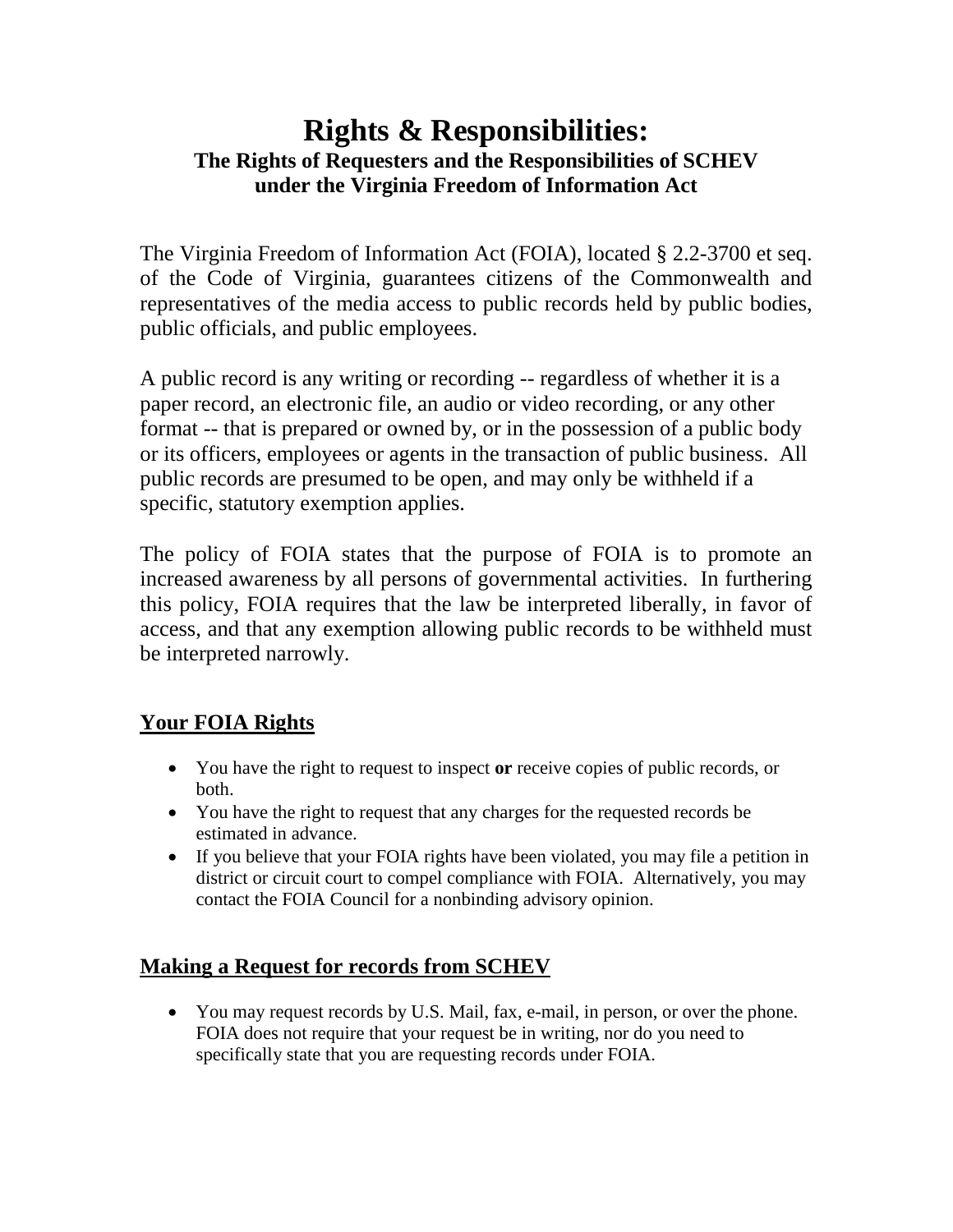- o From a practical perspective, it may be helpful to both you and the person receiving your request to put your request in writing. This allows you to create a record of your request. It also gives us a clear statement of what records you are requesting, so that there is no misunderstanding over a verbal request. However, we cannot refuse to respond to your FOIA request if you elect to not put it in writing.
- Your request must identify the records you are seeking with "reasonable" specificity." This is a common-sense standard. It does not refer to or limit the volume or number of records that you are requesting; instead, it requires that you be specific enough so that we can identify and locate the records that you are seeking.
- Your request must ask for existing records or documents. FOIA gives you a right to inspect or copy **records**; it does not apply to a situation where you are asking general questions about the work of SCHEV nor does it require SCHEV to create a record that does not exist.
- You may choose to receive electronic records in any format used by SCHEV in the regular course of business.
	- o For example, if you are requesting records maintained in an Excel database, you may elect to receive those records electronically, via e-mail or on a computer disk, or to receive a printed copy of those records
- If we have questions about your request, please cooperate with staff's efforts to clarify the type of records that you are seeking, or to attempt to reach a reasonable agreement about a response to a large request. Making a FOIA request is not an adversarial process, but we may need to discuss your request with you to ensure that we understand what records you are seeking.

**To request records from SCHEV you may direct your request to Laura Osberger. She can be reached at 101 N. 14th Street, Richmond, VA 23219, phone: 804-786-2323, fax: 804-371-7911, email: [lauraosberger@schev.edu.](mailto:lauraosberger@schev.edu) You may also contact her with questions you have concerning requesting records from SCHEV. In addition, the Freedom of Information Advisory Council is available to answer any questions you may have about FOIA. The Council may be contacted by e-mail at [foiacouncil@dls.virginia.gov,](mailto:foiacouncil@dls.virginia.gov) or by phone at (804) 225-3056 or [toll free] 1-866-448-4100.**

#### **SCHEV's Responsibilities in Responding to Your Request**

• SCHEV must respond to your request within five working days of receiving it. "Day One" is considered the day after your request is received. The five-day period does not include weekends or holidays.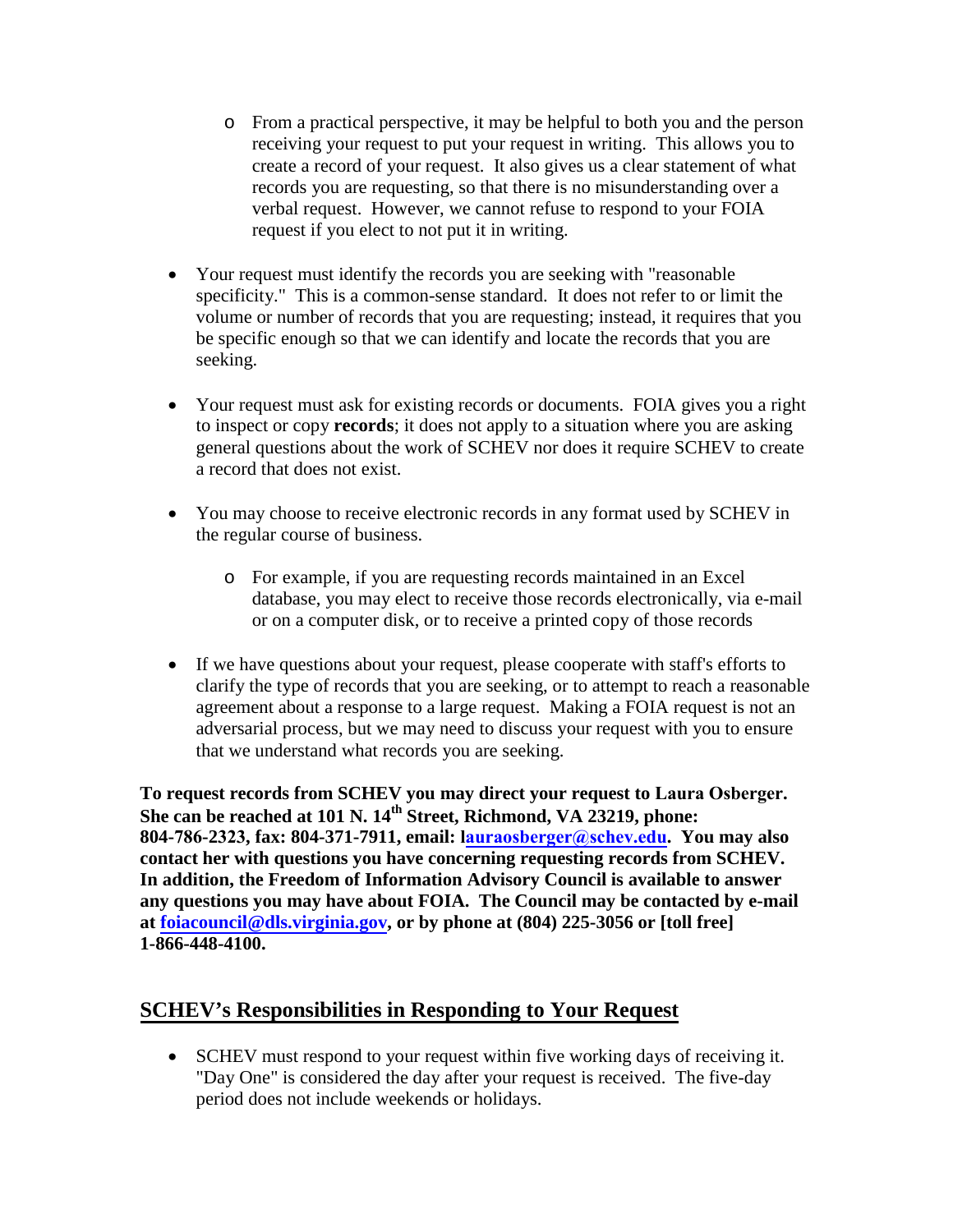- The reason behind your request for public records from SCHEV is irrelevant, and you do not have to state why you want the records before we respond to your request. FOIA does, however, allow SCHEV to require you to provide your name and legal address.
- FOIA requires that SCHEV make one of the following responses to your request within the five-day time period:
	- 1) We provide you with the records that you have requested in their entirety.
	- 2) We withhold all of the records that you have requested, because all of the records are subject to a specific statutory exemption. If all of the records are being withheld, we must send you a response in writing. That writing must identify the volume and subject matter of the records being withheld, and state the specific section of the Code of Virginia that allows us to withhold the records.
	- 3) We provide some of the records that you have requested, but withhold other records. We cannot withhold an entire record if only a portion of it is subject to an exemption. In that instance, we may redact the portion of the record that may be withheld, and must provide you with the remainder of the record. We must provide you with a written response stating the specific section of the Code of Virginia that allows portions of the requested records to be withheld.
	- 4) We inform you in writing that the requested records cannot be found or do not exist (we do not have the records you want). However, if we know that another public body has the requested records, we must include contact information for the other public body in our response to you.
	- 5) If it is practically impossible for SCHEV to respond to your request within the five-day period, we must state this in writing, explaining the conditions that make the response impossible. This will allow us seven additional working days to respond to your request, giving us a total of 12 working days to respond to your request.
- If you make a request for a very large number of records, and we feel that we cannot provide the records to you within 12 working days without disrupting our other organizational responsibilities, we may petition the court for additional time to respond to your request. However, FOIA requires that we make a reasonable effort to reach an agreement with you concerning the production or the records before we go to court to ask for more time.

#### **Costs**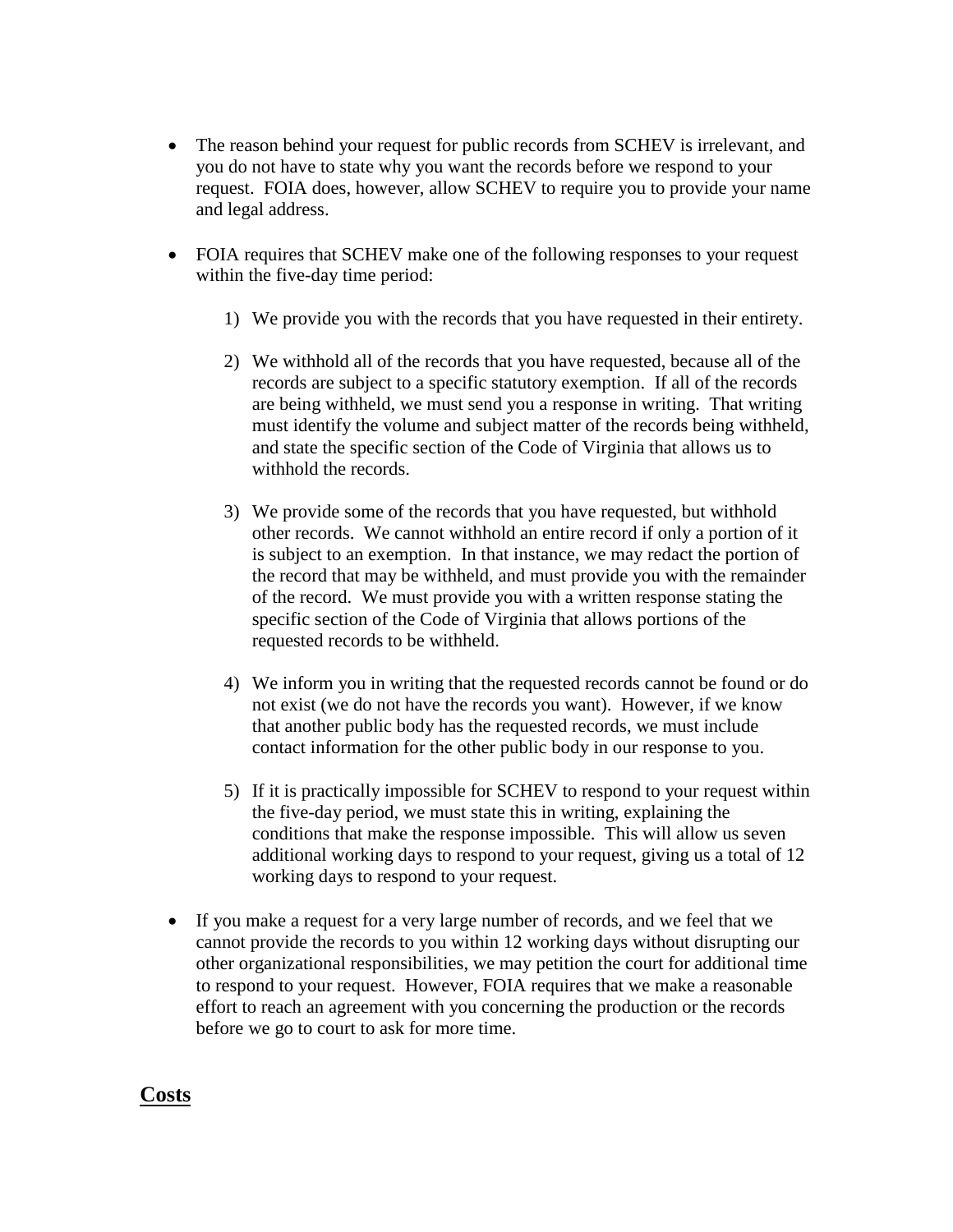- A public body may make reasonable charges not to exceed its actual cost incurred in accessing, duplicating, supplying, or searching for the requested records. No public body shall impose any extraneous, intermediary, or surplus fees or expenses to recoup the general costs associated with creating or maintaining records or transacting the general business of the public body. Any duplicating fee charged by a public body shall not exceed the actual cost of duplication. All charges for the supplying of requested records shall be estimated in advance at the request of the citizen as set forth in subsection F of § 2.2-3704 of the Code of Virginia.
- You may have to pay for the records that you request from SCHEV. FOIA allows us to charge for the actual costs of responding to FOIA requests. This would include items like staff time spent searching for the requested records, copying costs, or any other costs directly related to supplying the requested records. It cannot include general overhead costs.
- If we estimate that it will cost more than \$200 to respond to your request, we may require you to pay a deposit, not to exceed the amount of the estimate, before proceeding with your request. The five days that we have to respond to your request does not include the time between when we ask for a deposit and when you respond.
- You may request that we estimate in advance the charges for supplying the records that you have requested. This will allow you to know about any costs upfront, or give you the opportunity to modify your request in an attempt to lower the estimated costs.
- If you owe us money from a previous FOIA request that has remained unpaid for more than 30 days, SCHEV may require payment of the past-due bill before it will respond to your new FOIA request.

### **Types of records**

The following is a general description of the types of records held by SCHEV:

- Personnel records concerning employees and officials of SCHEV
- Records of contracts which SCHEV has entered into

If you are unsure whether SCHEV has the record(s) you seek, please contact Laura Osberger directly at 101 N.  $14<sup>th</sup>$  Street, Richmond, VA 23219, 804-786-2323, fax: 804-371-7911, [lauraosberger@schev.edu](mailto:lauraosberger@schev.edu)

#### **Commonly used exemptions**